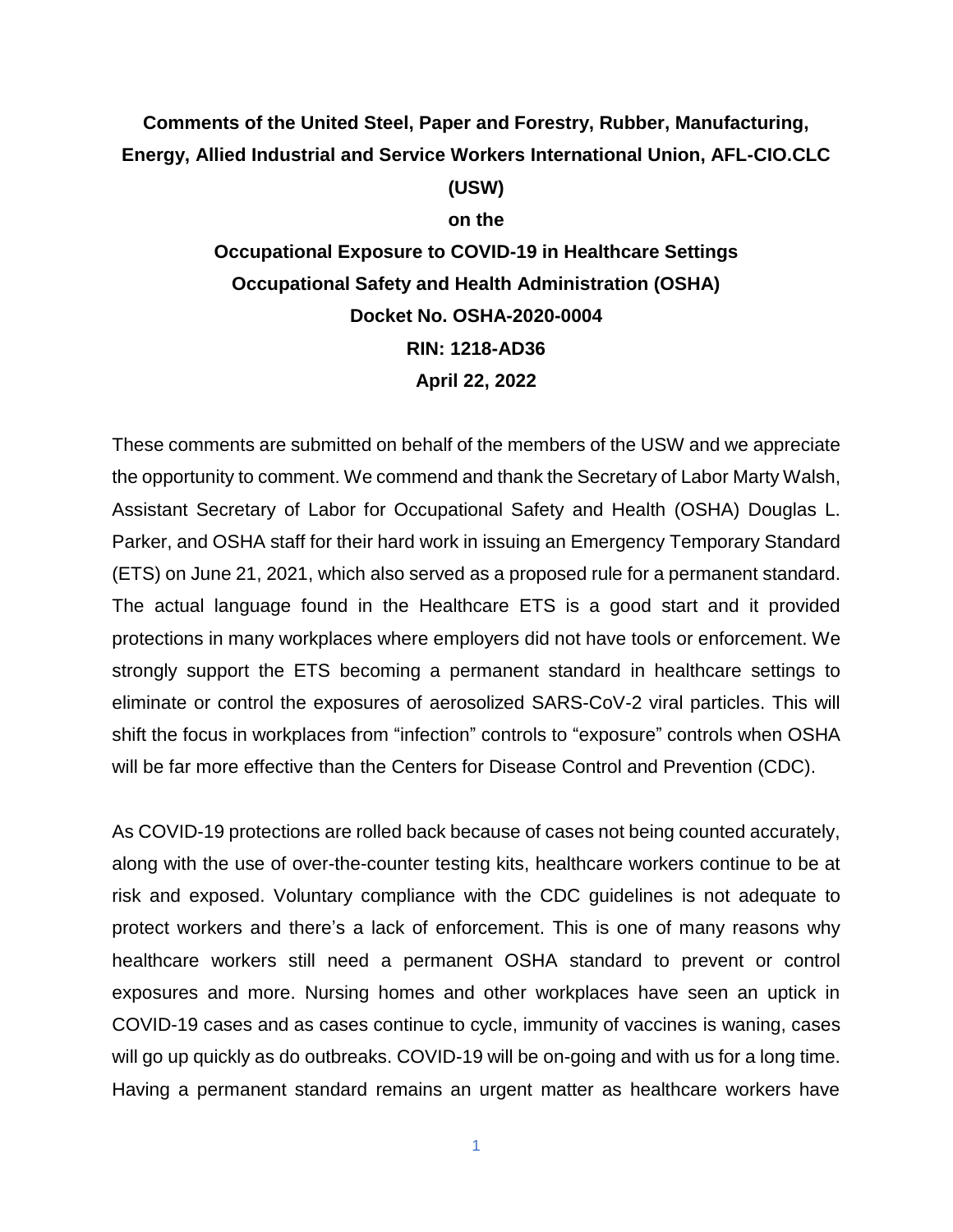nothing other than OSHA's recordkeeping and personal protective equipment (PPE) standards – unless a workplace is in California, where CalOSHA's Infectious Disease standard also applies. OSHA's PPE standard is important, but in the hierarchy of controls, PPE is the least effective control. However, when respiratory protection is used, an N-95 respirator, or better, must be used to provide the proper protection. The ETS not only helped in hospitals, but greatly benefited nursing homes and other facilities in an innovative way.

Too many healthcare workers have paid the ultimate price as COVID-19 stole their life and ruined their families' lives, while others are still dealing with "long COVID" symptoms. There's no price that can be put on a worker's life and health, regardless of the legal system. A permanent standard can help employers save money when they keep healthcare workers from getting sick, not to mention, the patients and visitors. Other costs that employers can save on include, but are not limited to: overtime to cover vacancies of sick workers, fatigue/burnout, turnover of the workforce, and critical mistakes that can be made due to work overload.

The ETS requirements provided workers and their representatives an opportunity and right to participate in workplace safety until the United States Supreme Court took this and other provisions of the ETS away. Unfortunately, there are still employers who are hostile to having labor-management safety committees and continue resisting this fundamental element of a safety management system. Without an OSHA standard guaranteeing worker access and advocacy in their own safety, unions will have to bargain for a seat at the table, one employer at a time, and workers without a union will be left behind.

We offer our suggestions for improvement to the 1910 Subpart U - COVID–19 Emergency Temporary Standard 1910.502 – Healthcare, in becoming a final standard that will protect healthcare and healthcare support service workers from occupational exposure to COVID-19.

2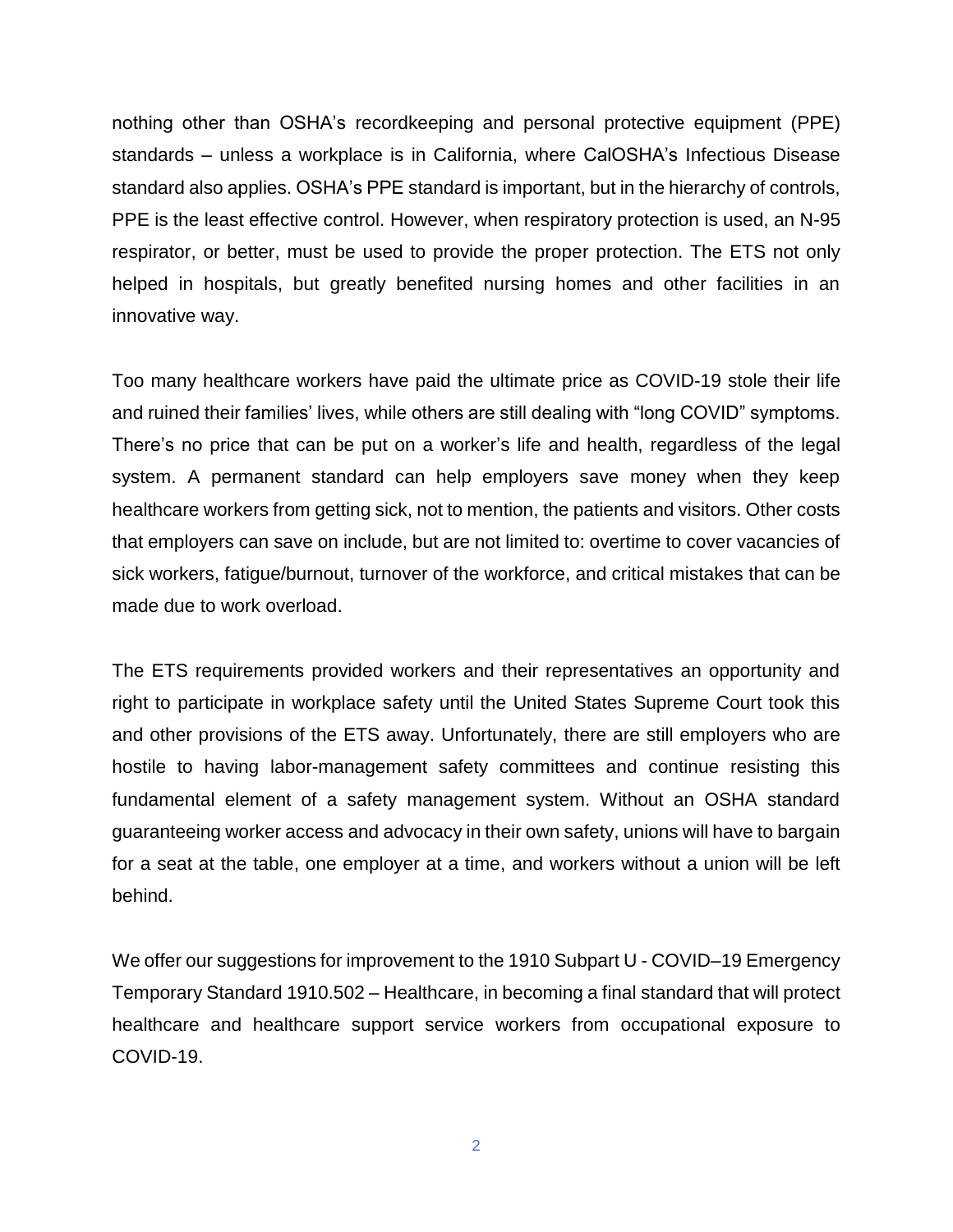## **1. Making the Healthcare ETS a Permanent Standard that Covers All Healthcare Workers Without Exceptions is Essential**

COVID-19 does not seem to let go of its grip on society, as we try to control this devastating pandemic and get rid of this airborne transmission of viral aerosol. The new virus's variants, like the Omicron BA.2 variant, are extremely contagious. Vaccination rates, while trending towards a positive, still almost 40% of the national population are not yet fully vaccinated. Vaccine hesitancy and misinformation continue to hinder efforts to get booster shots and achieve herd immunity. Isolation and quarantine of those exposed have been and will be vitally important. America's healthcare workers still need robust protections against COVID-19, without permanent protections, they will be at risk. Workplaces have and continue to have outbreaks occurring in different industries and sectors, including USW represented workplaces.

[https://covid.cdc.gov/covid-data-tracker/#trends\\_dailytrendscases](https://covid.cdc.gov/covid-data-tracker/#trends_dailytrendscases)

A strong permanent standard is needed to protect workers against COVID-19 and it will safely promote the economy. Employers and workers will benefit by having a permanent standard for future infectious diseases that will save lives and prevent the spread. The U.S. DOL and the Occupational Safety and Health Administration (OSHA) have a longstanding history of helping employers with compliance and enforcement discretion with employers who are making good faith efforts.

## **2. One Agency with Authority Needs to Provide a Clear Standard for Employers and Workers**

The Centers for Disease Control and Prevention (CDC) in the past has published improved guidance on their webpage only to have it taken down. The CDC reversed itself and claimed the guidelines it posted on coronavirus airborne transmission were wrong. Changes such as this in the CDC's guidelines appear to be about politics and corporate influence rather than science. Any CDC references in the standard must be removed. Having one agency and authority to work with is good for both employers and workers.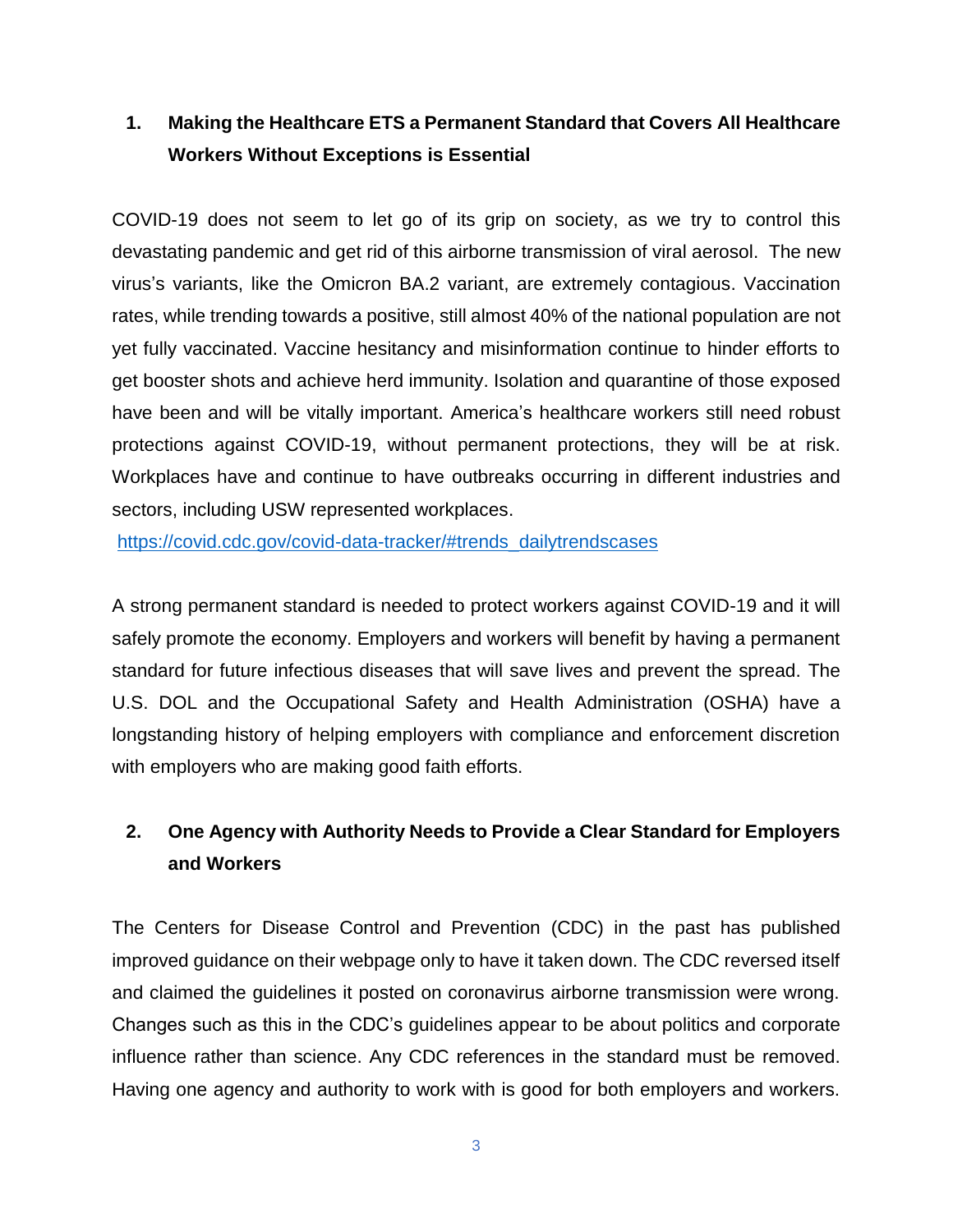This also eliminates any political interference. Standard requirements do not change with no notice as CDC recommendations have been doing.

## **3. The ETS Could be a Strong Standard with Some Adjustments and Changes and Should Be Made Permanent**

### Employee Participation

One critical problem with the ETS is the lack of a stand-alone provision for employee participation. The standard must include a new section Employee participation which enables employees and their representatives to effectively participate. Employees have invaluable experience and knowledge of the workplace. Increased participation by employees and their representatives would ensure that those most directly affected by the hazards would have a say in how they are eliminated or controlled. Many federal OSHA standards and voluntary codes contain such provisions. For example, the federal OSHA Process Safety Management Standard contains:

1910.119(c) Employee participation.

1910.119(c)(1) Employers shall develop a written plan of action regarding the implementation of the employee participation required by this paragraph.

1910.119(c)(2) Employers shall consult with employees and their representatives on the conduct and development of process hazards analyses and on the development of the other elements of process safety management in this standard.

1910.119(c)(3) Employers shall provide employees and their representatives access to process hazard analyses and to all other information required to be developed under this standard.

The USW believes the standard is effective, but only if employers comply and implement the protections. The standard is based on scientific information, long-standing occupational health and safety practices, and recommendations making it most effective. The protections are important for controlling airborne hazards, which SARS-CoV-2 clearly is. Respiratory protection is clearly defined and required for workers who are deemed at risk. Also, face coverings are clearly defined and required according to previous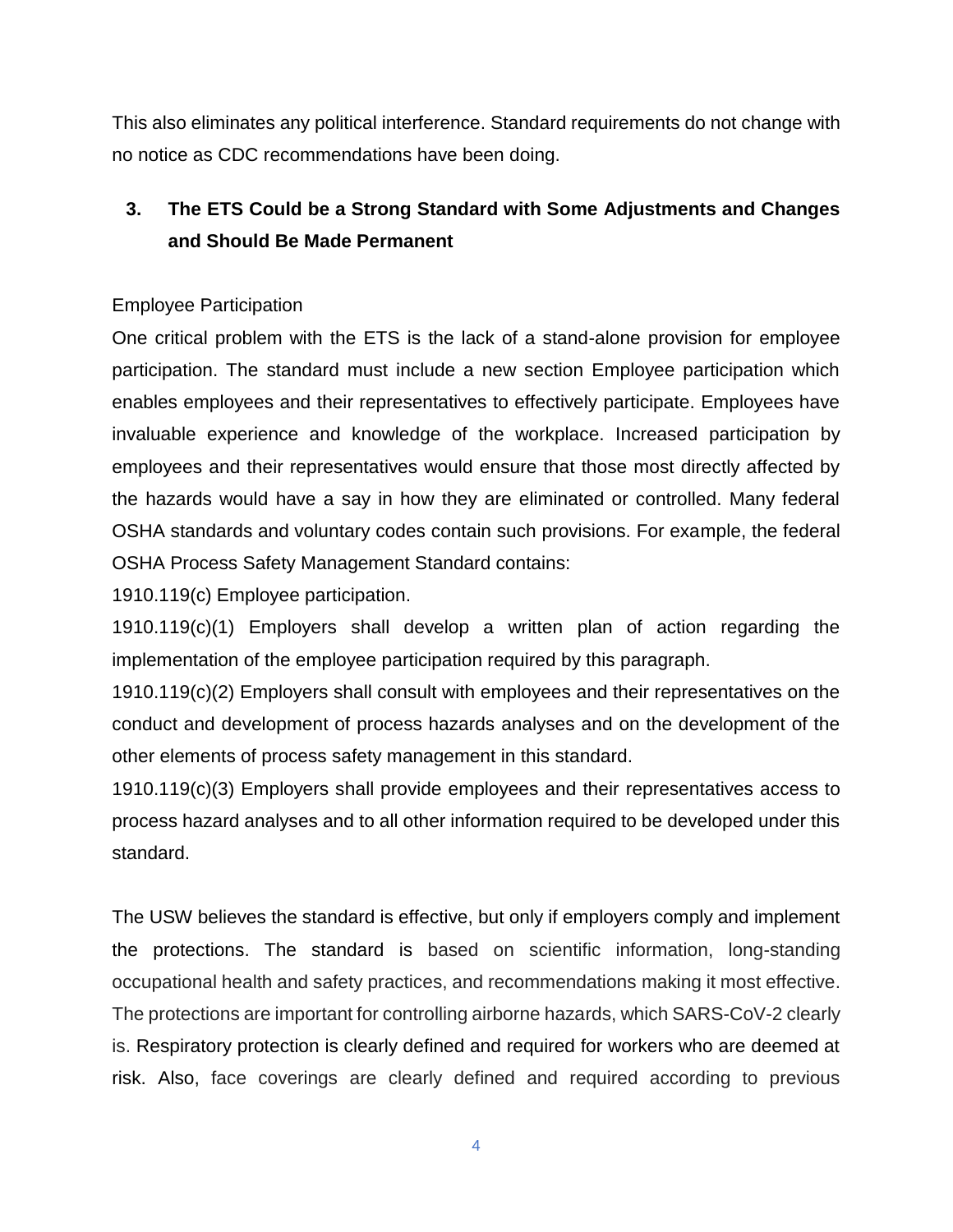mandates (Face coverings shall meet the ASTMF3502 certification for masks), we suggest moving to the specific requirement to use N95 or better respirators. All PPE shall be provided at no cost to employees. More importantly in the hierarchy of controls, ventilation requirements are in line with industry standards per the American Society of Heating, Refrigerating and Air-Conditioning Engineers (ASHRAE). This helps control the spread of droplet and aerosol transmission. The standard should continue to be a programmatic standard. Instead of it being overly specific and prescriptive, employers are required to implement their own program that fits their workplace using scientific-based and longstanding workplace hazard control practices. The engineering, administrative, and work practice controls highlight the importance of key components for all at-risk workers by using risk assessments, plans, training, and more. Additionally, the key components are based on current OSHA standards and familiar to employers, workers, and employee representatives.

#### **4. Recommendations for Improvement**

SARS-CoV-2 is clearly an airborne hazard and healthcare workers provide direct care. Therefore, the hierarchy of controls must be applied as the six-foot rule is not an effective control for airborne transmission of viral aerosol. Airborne aerosol transmission involves viral particles that can float in the air for long periods of time over distances well beyond six feet. Ventilation, reduced number of persons and time in spaces, and other controls must be combined with distancing.

OSHA currently has standards that include the hierarchy of controls, for example, 1910.134 Respiratory Protection and 1910.1030 Bloodborne Pathogens. The bloodborne pathogens (BBP) standard calls for safer needles and they were phased in over a period of time. The permanent OSHA standard for Occupational Exposure to COVID-19 in Healthcare Settings could follow that same process of phasing in engineering controls, for example, NIOSH has lots of information about ventilated headboards and other measures that can be used. OSHA has a history of phasing in other health and safety controls with their standards and they could do the same with COVID-19. COVID patients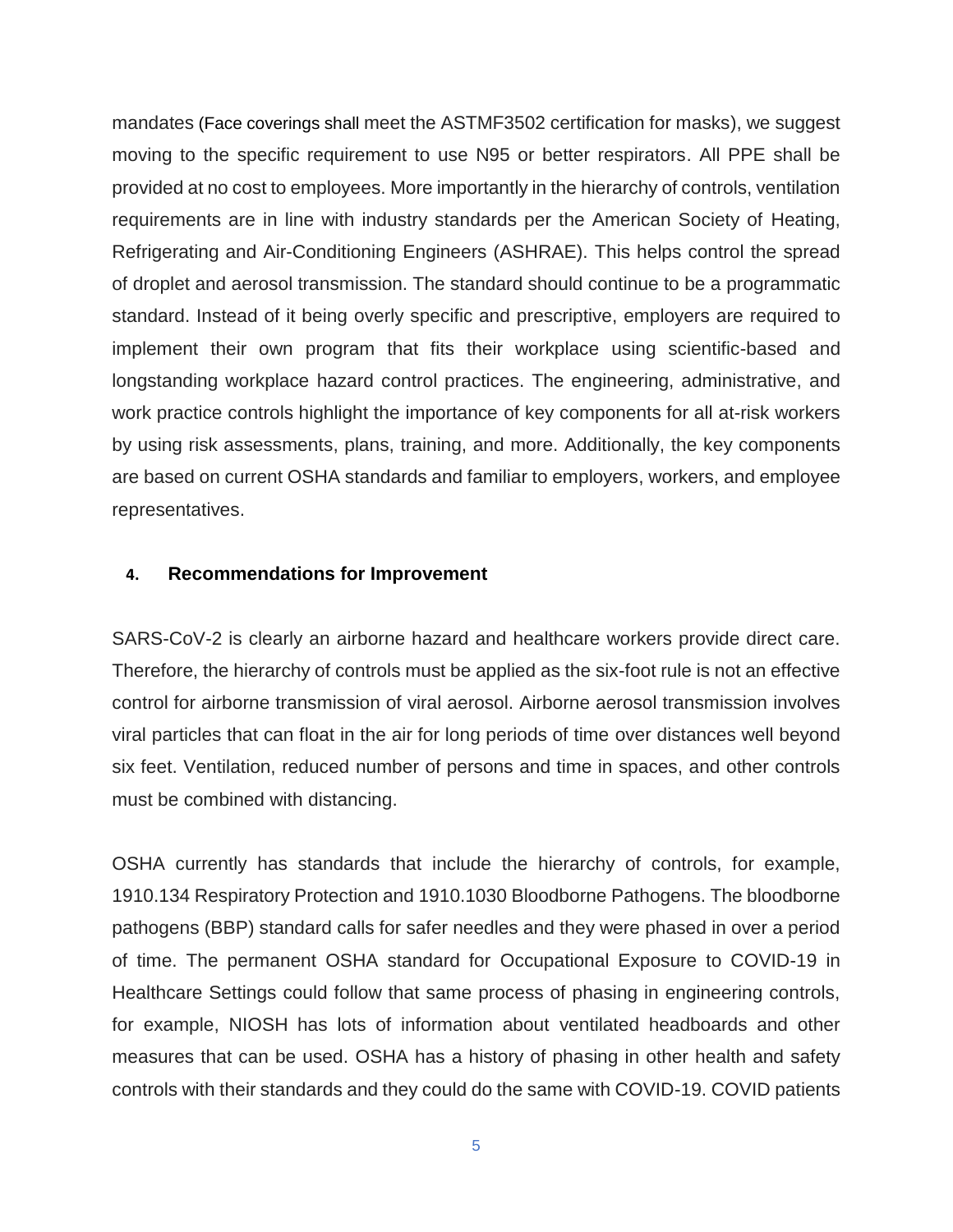in hospitals and other healthcare facilities put staff at elevated risk. This is why the hierarchy of controls is key. The BBP standard is a model that assumes the worst and calls for appropriate precautions until proven otherwise. Screening questionnaires do not work, and most likely get pencil-whipped. Vaccines do not prevent transmission/infection, and the virus can still spread prior to symptoms appearing, including in symptomatic infected persons. Even taking a patient's blood pressure and other tasks puts workers in close proximity to a person. Therefore, quality ventilation and controls are needed to protect workers, regardless of the tasks involved. That being said, on March 29, 2022, the White House held a webinar on ventilation to address COVID and this further demonstrates the need for adequate ventilation to reduce exposures.

Strengthen the involvement of workers and their representatives in the Infectious Disease Preparedness and Response Plan. The language is good, but it happens less often in practice. Workplaces do not have enough trained safety committees to assist with making safer workplaces because the industry has been slow to have workers and their representatives participate in health and safety, outside of the patient safety experience. Active safety and health committee members have proven to be a valuable asset for employers to achieve compliance, and most importantly, protect workers. USW safety reps also conduct regular assessments to proactively identify and rectify problems with the employer. In many of our USW workplaces, the union achieved demands for proper PPE, COVID benefits for those unable to work, and other measures. Some workplaces were even able to change the work flow of employers to segregate COVID unit employees from the general labor pool, staggered break times, or create schedules to keep pools of employees working together to limit exposures. This is why workers and their representatives' participation are key for an employer to maintain safe workplaces. OSHA should ensure their educational materials and enforcement efforts bring attention to this fundamental element like they have with other OSHA standards where employees and their representatives' have participation rights.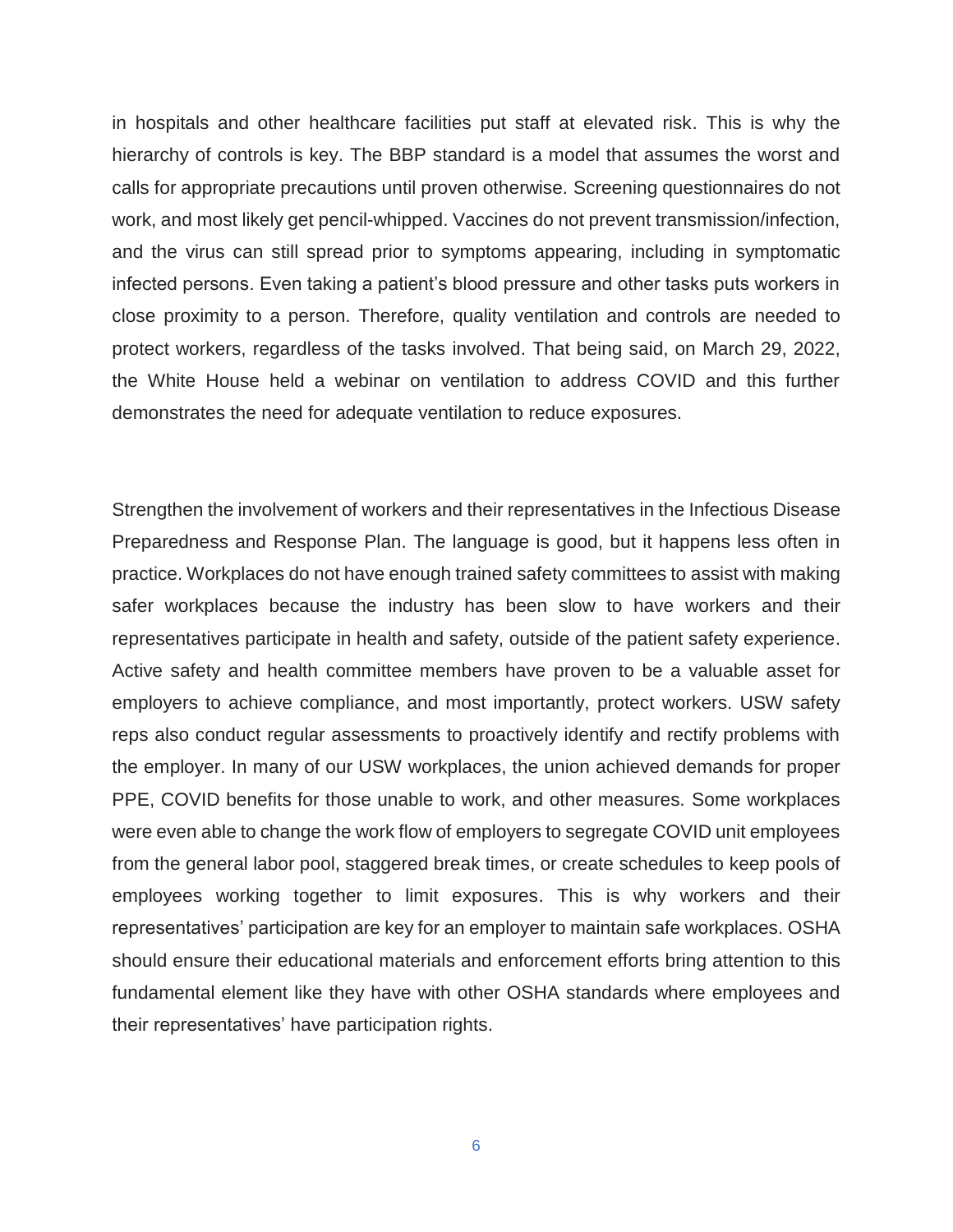Medical removal for known infections, exposures, or when recommended by a medical or public health professional, with removal protections is needed. Employers must maintain the employee's base earnings, seniority, and other rights and benefits that existed at the time of removal until cleared for return to work.

Case reporting requirements – A clearly defined case management system that includes OSHA reporting on outbreak cases (involving two or more) and COVID-19 related fatalities not just record keeping are needed. A COVID-19 related fatality must be reported within 8 hours, and an in-patient hospitalization, COVID-19 outbreak, or confirmed case, must be reported within 24 hours.

In conclusion, a permanent standard is needed to protect workers, as COVID-19 and the new variants are not going away and this will not be the last case of a pandemic that we will have to face in the future. Therefore, A permanent all-inclusive standard will help protect workers from future pandemics. The Standard should be a strong, comprehensive standard that sets clear requirements based off longstanding practices and current science and should be made permanent. We strongly encourage OSHA to move forward with the permanent standard rulemaking with speed in order to ensure all workers are protected from COVID permanently. OSHA cannot simply reply on employers to comply with their obligations under the General Duty Clause, Personal Protective Equipment and Respiratory Protection Standards. Although these standards are important, these controls remain at the bottom of the hierarchy of controls as the least protective means to protect workers against the hazards of COVID-19 in the workplace. The time is now, OSHA must protect workers as the OSH Act provides. The CDC cannot provide enforceable protections. All OSHA standards protect the health and safety of America's workers. Other hazards can cause families to mourn and communities to suffer economically. But the actual injury does not spread beyond the injured worker. If a healthcare worker is injured in a fall, his/her family does not face an increased risk of falls. If a chemical worker contracts leukemia from benzene exposure, he/she will not infect others in his community with cancer. COVID-19 is different. Infections acquired at work can spread far beyond the workplace, as we have seen with nursing homes and meatpacking plants. A permanent